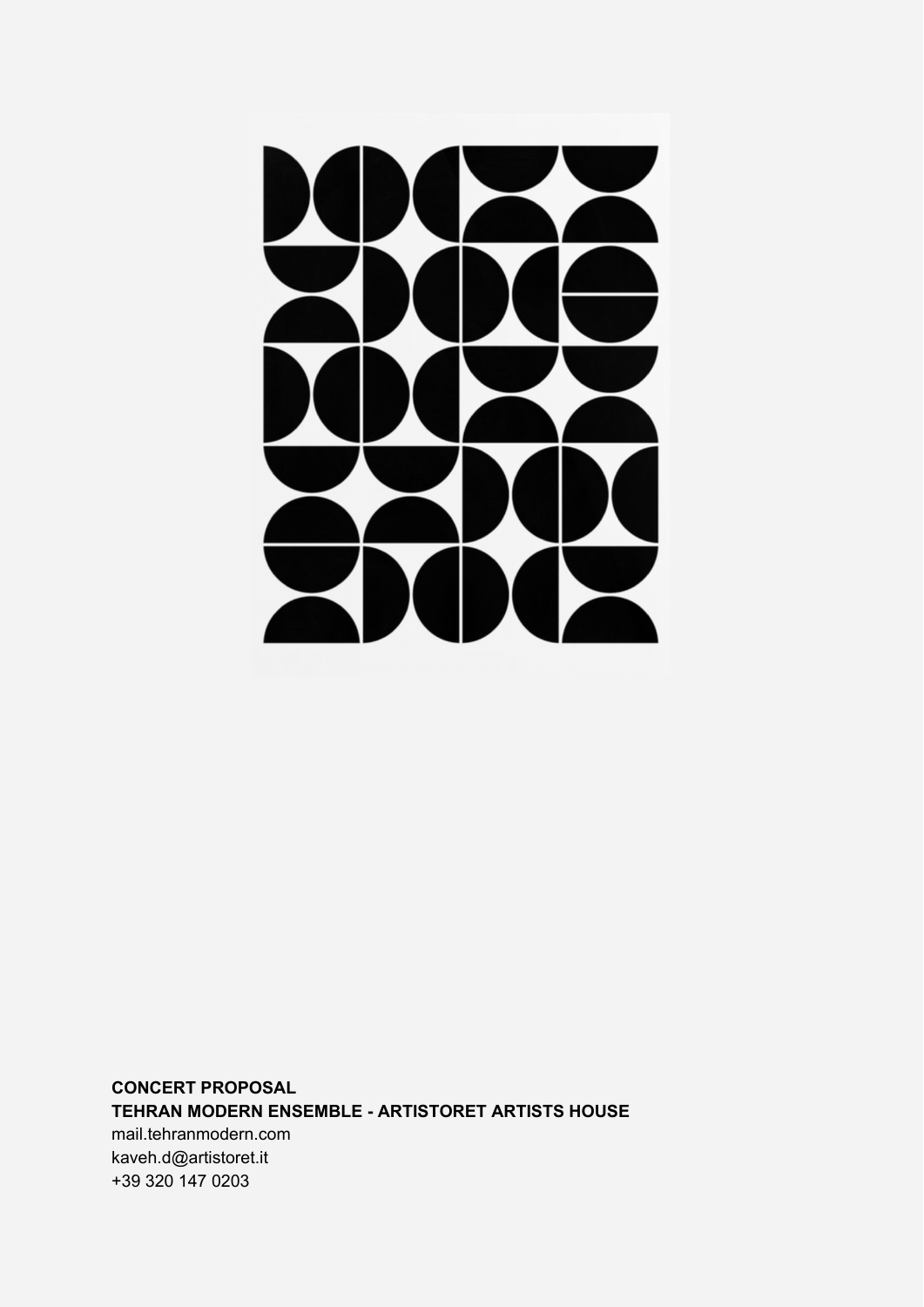# **Title Concert, performing pieces by Loris Tjeknavorian, Akira Nishimura and Maurice Ohana**



### **Tehran Modern Ensemble - TME**

Tehran Modern Ensemble was founded on September 2016 by Iranian pianist and conductor Mohammad Shelechi dedicating most of its activities to contemporary classical repertoire. Through continuous research into diverse repertoire especially from middle eastern contemporary composers, Tehran Modern Ensemble collaborates with musicians and composers from all

over the world regarding different repertoire. Since 2016 Tehran Modern Ensemble performed many "world premieres" in its concert program. Keeping constant collaboration with european composers, Tehran Modern Ensemble also provides a platform for Iranian contemporary repertoire to be seen in international festivals all around the world.

In collaboration with Lugano Percussion Ensemble performing pieces by German and Swiss contemporary composers and after a great success in Tehran's "80 Years Loris Tjeknavorian" Festival on January 5th, 2018 and performing early works of Iranian composer Loris Tjeknavorian for the first time in Iran, Tehran Modern Ensemble is expanding its repertoire with a dialogue between east and west. Tehran Modern Ensemble wishes to perform this particular repertoire all over the world in different music festivals and concert halls.

### **Project Description**

TME for its next seasonal concert program in europe is presenting a particular contemporary percussion ensemble repertoire, choosing the pieces from three well known contemporary composers from different regions, Asia, Middle East and Europe - Akira Nishimura Loris Tjeknavorian, and Maurice Ohana.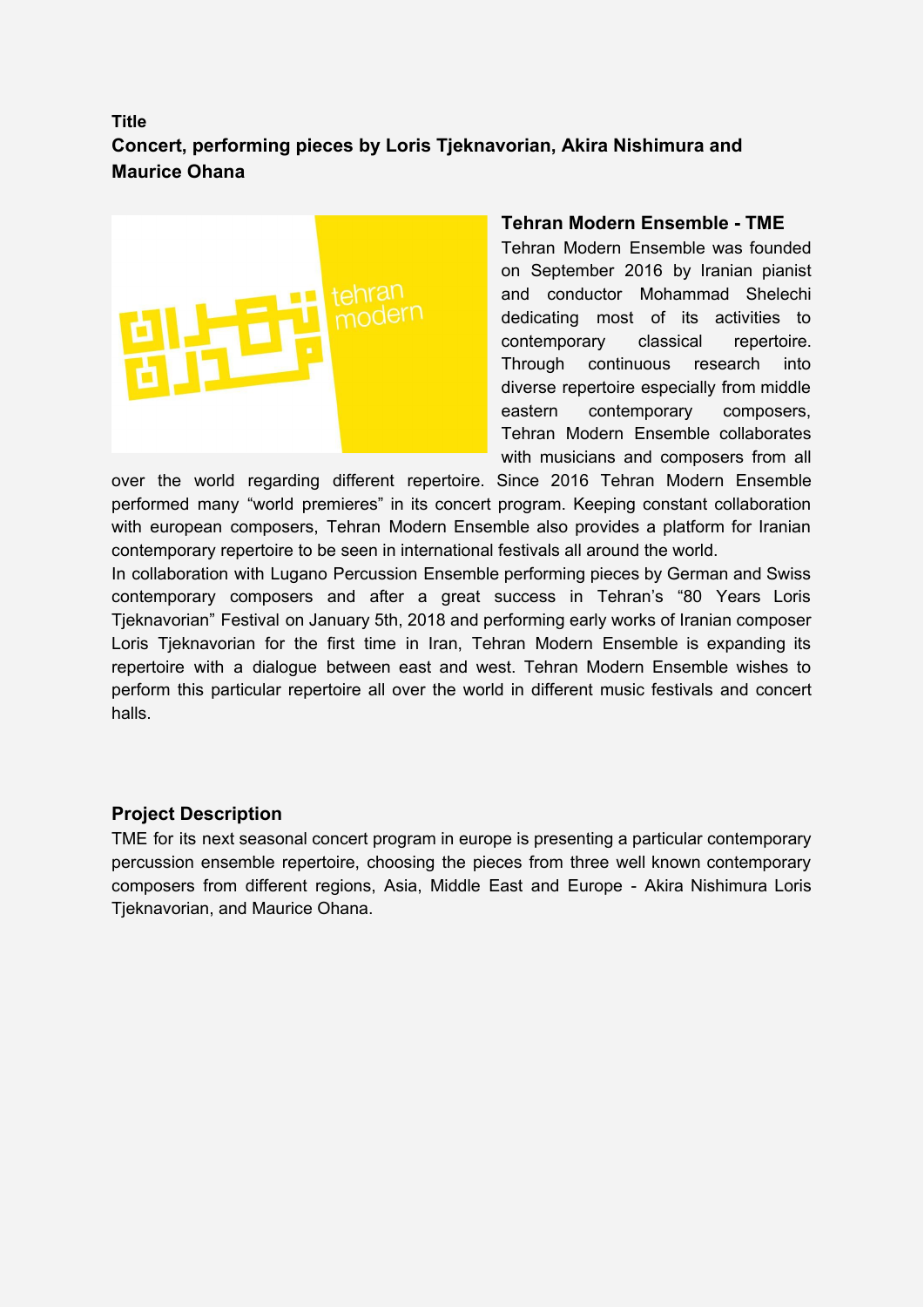## **Concert Program:**

**Akira Nishimura (1953\*)**

"Kecak" for Percussion ensemble (12')

### **Maurice Ohana (1913 - 1992)**

"Etudes chorégraphiques" ballet pour ensemble de 6 percussionnistes (18')

### **Loris Tjeknavorian (1937\*)**

"Moods" for Oboe and percussion ensemble (11') "Requiem for Massacred" for Trumpet and percussion ensemble (27')

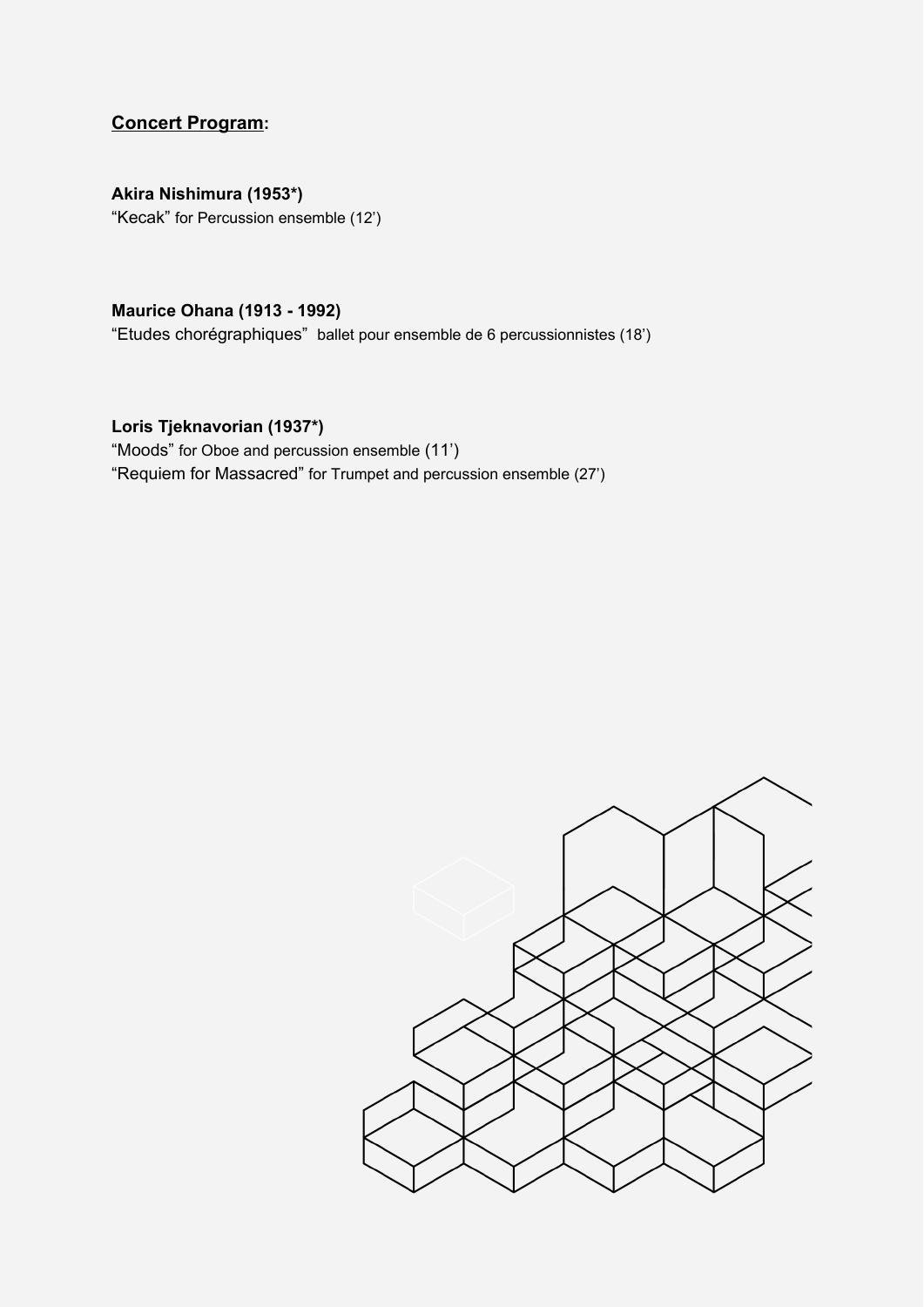#### **Akira Nishimura (1953\*)**



Akira Nishimura was born in Osaka 1953. He studied composition and musical theory to postgraduate level at Tokyo National University of Fine Arts and Music. In 1977 he won the first of his numerous later prize winnings at the Queen Elizabeth International Music Composition Competition with HETEROPHONY for string quartet (1975) and the Luigi Dallapiccola Composition Award with MUTAZIONI (1977). In 1980 KECAK (1979) was selected as the best work at the International Rostrum of Composers , and he won awards at the ISCM World Music Days with ODE for EKSTASIS (1981) in 1982, then in 1984, 1988 and 1990. The Otaka Prizes were awarded to him in 1988 for HETEROPHONY for two pianos and orchestra(1987), in 1992 for A RING OF LIGHTS, double concerto for violin, piano and orchestra, and in 1993 for INTO THE LIGHTS OF THE ETERNAL CHAOS. In 2001, he was awarded the ExxonMobil

Music Prize and in 2004, the Suntory Music Award. He was composer-in-residence of the Orchestra Ensemble Kanazawa (1993-94) and of the Tokyo Symphony Orchestra (1994-97). Nishimura principally employs heterophony, a characteristic device of Asian traditional music, thereby subtly transforming the intervals, rhythm and melody of his dense multi-layered textures. Though similar to 'micropolyphony' of Ligeti, an Asian perspective informs his technique. Some works are heterophonic melodically, such as HETEROPHONY (1975), and some rhythmically, as in KECAK; the superimposition of trills, tremolos and harmonics contributes to the more complex textures of his later works. He has been commissioned from many overseas music festivals and ensembles such as ULTIMA Contemporary Music Festival Oslo, Octobre en Normandie, Arditti Quartet, Kronos Quartet, ELISION Ensemble, Hannover Society of Contemporary Music and so on. He is currently a Professor at the Tokyo College of Music and the Musical Director of the Izumi Sinfonietta Osaka, KUSATSU International Music Festival.



#### **Maurice Ohana (1913 - 1992)**

Born on June 12, 1913 in Casablanca, Maurice Ohana did almost all his musical studies in France, while pursuing his classical studies. He turned for some time to the architecture he abandoned to devote himself entirely to music. Very young, he began as a pianist in the Basque Country where his family is fixed; his career remains promising until the war that will take him away from the musical world, but also bring him back to Rome where he is the pupil and friend of Alfredo Casella at the Académie Sainte-Cécile. Once demobilized, he settled again in Paris in 1946. It was at this time that his first works were known in France. He founded, with three friends, the "Zodiac Group",

which proposes to defend the freedom of expression against the dictatorial aesthetics then in vogue. And to this day, he continues to embrace the manifesto of his youthful struggles. Deep constants appear in his work. From Llanto por Ignacio Sanchez Mejias (1950) to recent works, evolution tends to a rigor curiously associated with great freedom of pace, both in writing and in relations with the interpreter. Resolutely apart from the twelve-tone or serial movements, Maurice Ohana has nonetheless continued a revolution in the expansion of methods and the exploration of sound and the forms that result. Faithful to its Andalusian origins, while expanding their musical essence to universal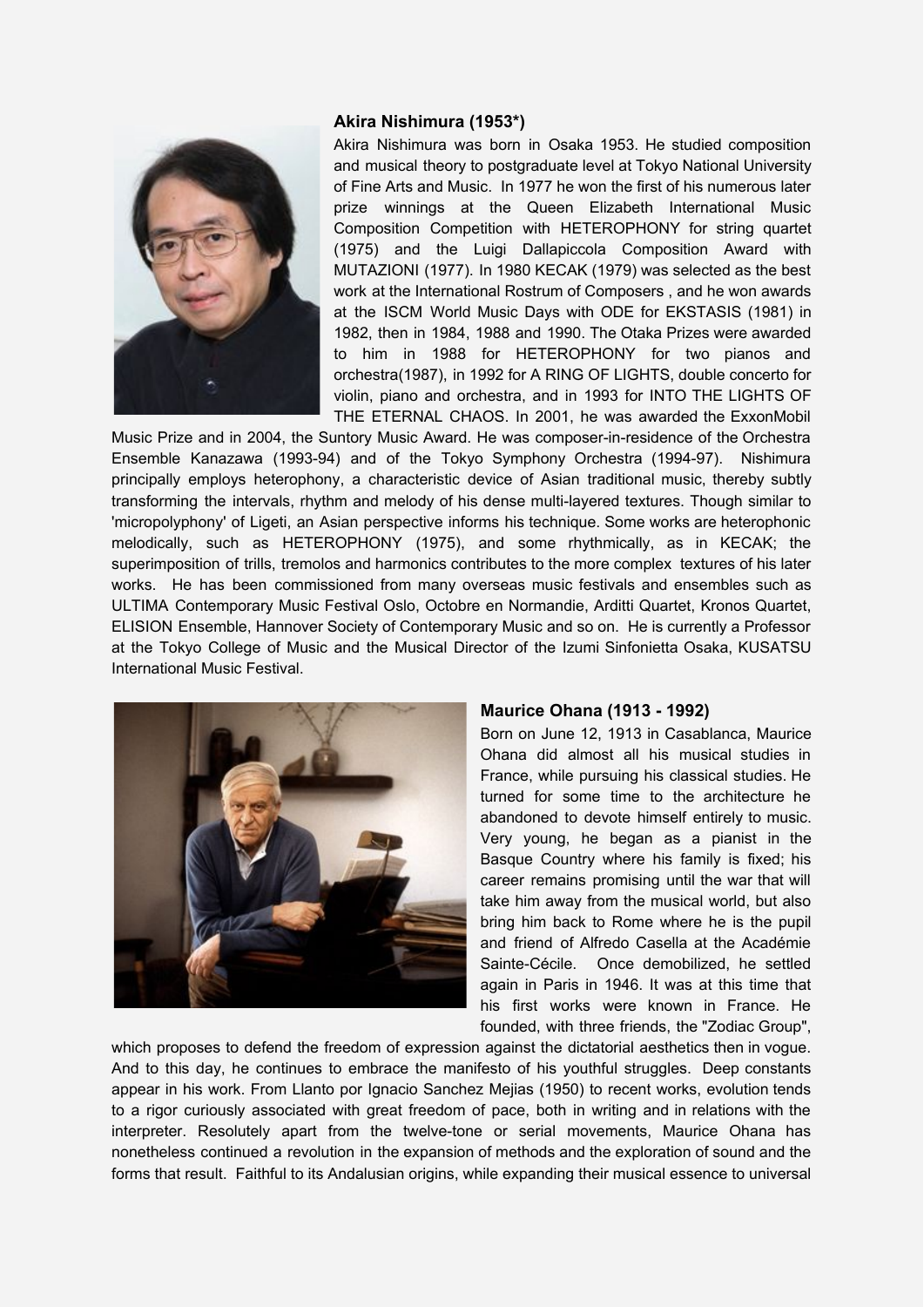dimensions, Maurice Ohana has progressed towards a synthesis where we find the research and the preoccupations of current music. First of all, with regard to the range that it frees from the diatonic straitjacket, the rhythm it tends to free from the bar of measurement, and the vocal techniques that it brings back to their original virtues, out of the grip bel canto. Pianist from his childhood, he has retained a predilection for this instrument, but has also enriched various instrumental areas, including percussion, with works such as the Silenciaire, the Quatre Études becoming a classic, pieces for the new guitar ten strings, or vocal works such as The Maurice Ohana has never practiced teaching and has no students; However, it can be located at the center of a group of young composers from various backgrounds whose work it has long followed and whose orientation, in affinity with his own, is a confirmation of the validity of its original options. . Among them are Félix Ibarrondo, Ton-That Tiêt, Edith Canat of Chizy, Francis Bayer, André Bon, Guy Reibel and Nicolas Zourabichvili of Pelken. Maurice Ohana received the Prix Italia in 1969, the National Music Prize in 1975, the Honegger Prize in 1982, the Musical Prize of the City of Paris in 1983, and, in 1985, the Maurice Ravel Prize. In 1991, he was laureate of the Grand Prix of Guerlain Music of the Academy of Fine Arts. In 1992, he received the SACEM Prize for the best first performance in 1991. Since 1990, he has been President of the Maurice Ravel International Academy in St-Jean-de-Luz. He was Knight of the Legion of Honor and Commander of Arts and Letters. Maurice Ohana died on November 13, 1992 at his Paris home.



#### **Loris Tjeknavorian (1937\*)**

born on 13th of October 1937 in Borujerd,IRAN is an Iranian Armenian composer and conductor. He is one of the most celebrated cultural figures in Armenia and Iran. As one of the leading conductors of his generation, he has led international orchestras throughout the world: in Austria, UK, USA, Canada, Hungary, Copenhagen, Iran, Finland, USSR, Armenia, Thailand, Hong Kong, South Africa, Denmark, and Israel. As a composer Tjeknavorian has written 6 operas, 5 symphonies, choral works (among them God is Love, The Life of Christ, the oratorio Book of Revelation, and a requiem), chamber music, ballet music, piano and vocal works, concerto for piano, violin, guitar, cello and pipa (Chinese lute), as well as music for documentary and feature films. His compositions have been performed by major orchestras, including the London Symphony Orchestra, London Philharmonic Orchestra, Halle Orchestra, Philharmonic Orchestra Helsinki, American

Symphony Orchestra in New York, Tehran Symphony Orchestra, Johannesburg Symphony Orchestra, Haifa Symphony Orchestra, the Mexico Symphony Orchestra, London Percussion Virtuosi, Strasbourg Percussion Ensemble and English Chamber Orchestra. He has made some 100 recordings with RCA, Philips,EMI, ASV, and others.Tjeknavorian has received recognition for the impact of his weekly religious concerts in Armenia during the early 1990s from non-Armenian religious leaders including the Patriarch of the Eastern Orthodox Church, and received the Golden Cross from the head of the Rumanian Church. In addition to his widespread popularity in Armenia and Iran, Tjeknavorian has been awarded the Gold Medal from the Ministry of Culture of Armenia for his services to Armenian culture, and is the recipient of the Republic of Armenia's highest honor by president Sargsyan in recognition of his role in Armenian independence. In addition he has received the First Class Artistic Degree (Honorary Doctorate) from the Iranian Islamic Ministry of Culture for his lifelong cultural contributions, and the Austrian Presidential Gold Medal for his artistic achievements. In May 2015 Loris Tjeknavorian received the Ferdowsi Medal from the Ministry of Culture for his four operas based on the Shahname: Rostam & Sohrab, Rostam & Esfandyar, Siyawash and Zahak. The decoration of Omar Khayam & Attar ( Neyshabour), given to Tjeknavorian for his contributions to